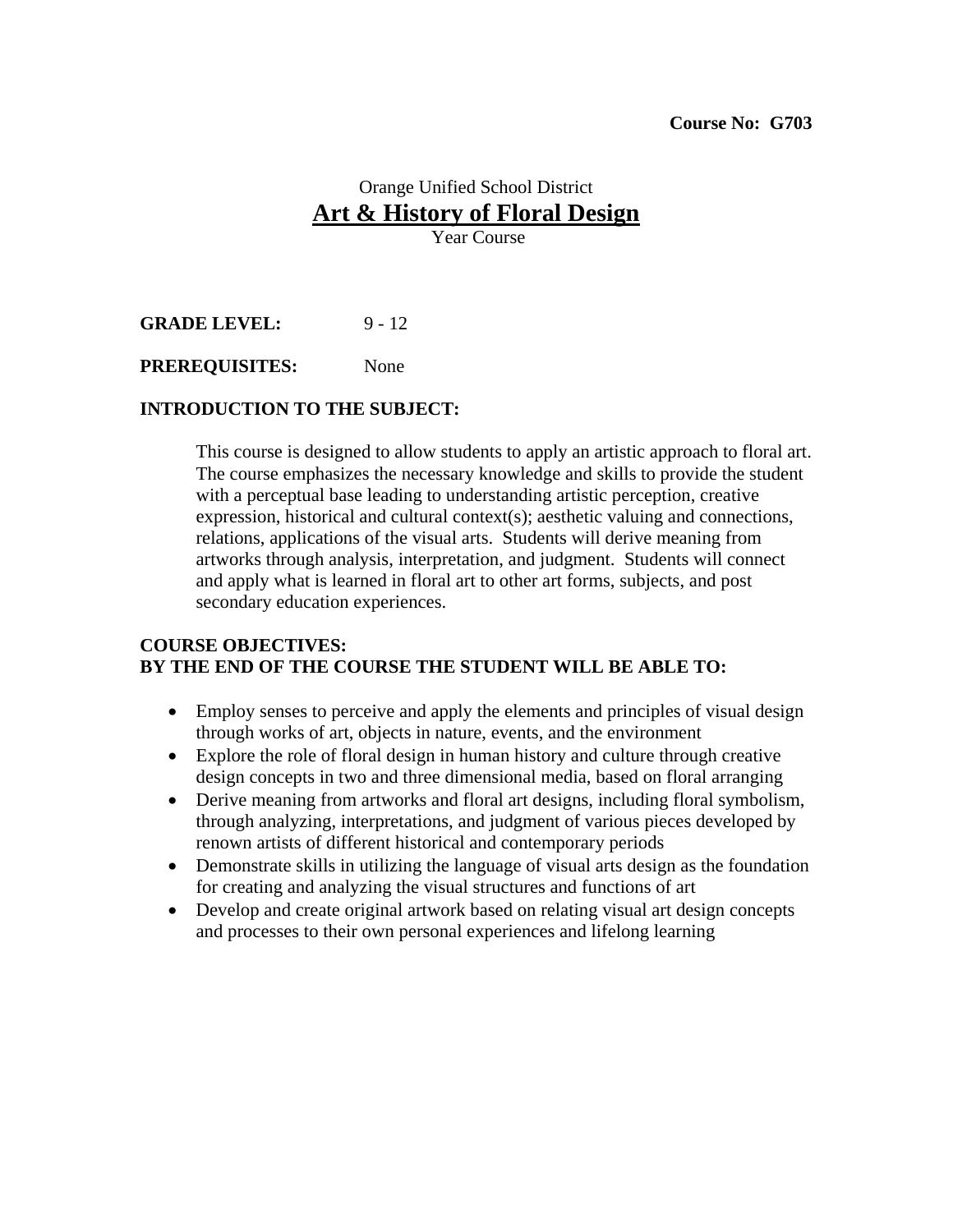## **COURSE OVERVIEW AND APPROXIMATE UNIT TIME ALLOTMENTS:**

## **FIRST SEMESTER (or QUARTER) WEEKS**

## **I.** Introduction to Art 2

- 1. The variety of art: Artistic Perception
- 2. State Visual Performing Arts Proficient Standards 9-12
- 3. When is it Art?
	- a. Philosophy of Arts
		- b. The Aesthetic of Objects
		- c. Artistic Inspirations
		- d. Art Appreciation
		- e. The Art World

## **II. Historical Contributions and Cultural Dimensions 10**

- 1. Interpretation
	- a. Interpretation and meaning of art
	- b. Art History:
- 2. History of Floral Art
	- a. Floral Art of Ancient Civilizations
	- b. Floral Art of the European Period
	- c. Floral Art of the Impressionistic Era
	- d. Oriental Influence
	- e. American Style
	- f. Current Floral Arrangement Styles and their origination
		- 1. Freeform Expression
		- 2. Geometric Mass
		- 3. Art Deco
		- 4. Art Noveau
		- 5. Modern Contemporary

Influences of floral artist of the  $20<sup>th</sup>$  and  $21<sup>st</sup>$  century

- a. Styles and techniques
- b. Artist inspirations
- c. Common visual themes used in various cultures
- d. Comparisons of Artistic components of various time periods and cultures
	- 1. Architecture
	- 2. Colors
	- 3. Furniture
	- 4. Fabrics
	- 5. Clothing
- 4. Historical Design Practicum
	- a. Create Two-Dimensional project to represent various periods in floral art history
	- b. Create Three-Dimensional project to represent various periods in floral art history
- 5. Research Project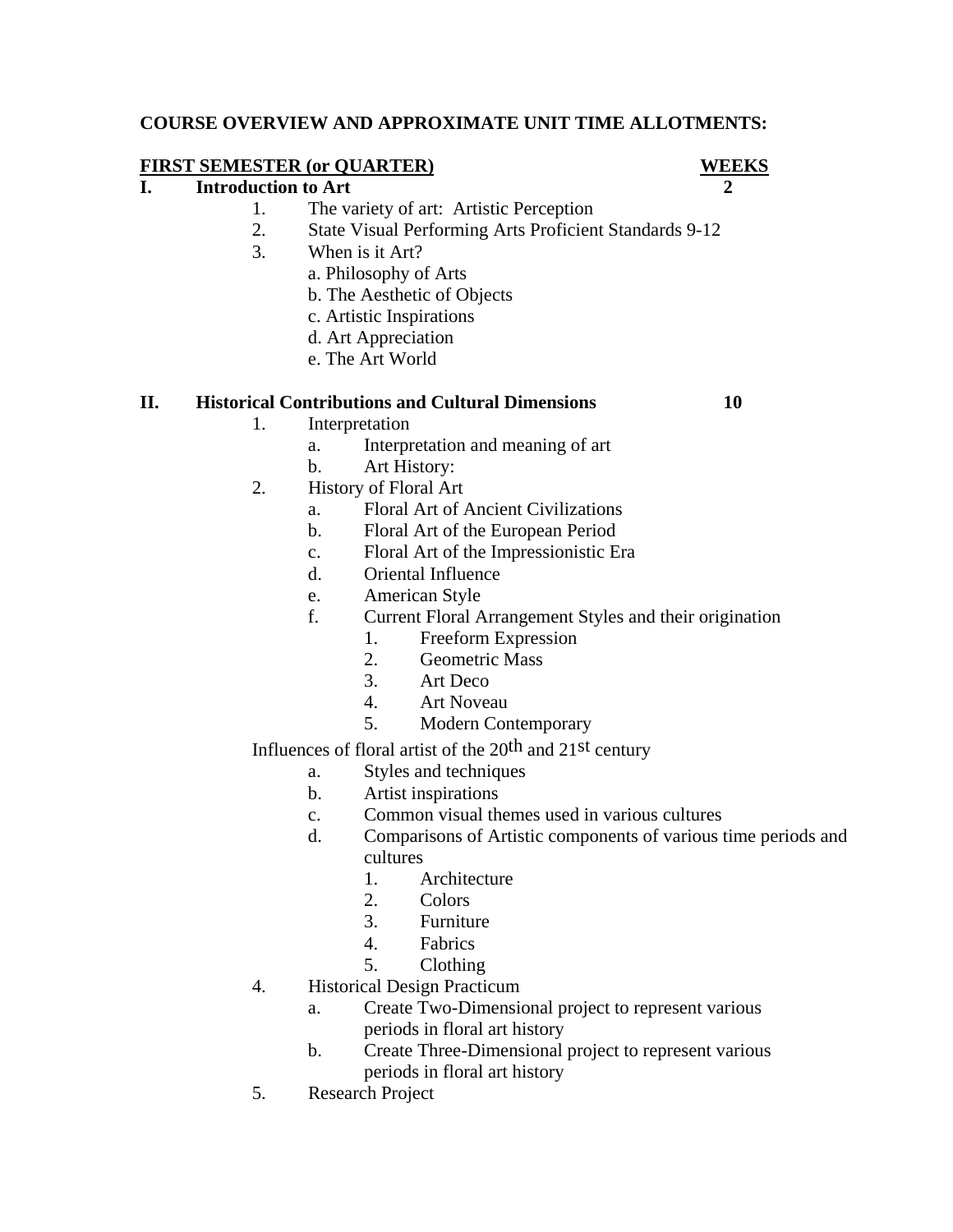- a. Research one historical style
	- 1. Develop a class presentation
	- 2. Complete a research paper
	- 3. Complete a visual aide that represents a particular time
- period.
- 6. Research significance of floral materials
	- a. Cultures
	- b. Ethnicity
	- c. Time periods
	- d. Medias used
- 7. Cultural Themes
	- a. Religious Holidays
	- b. Funeral and Wedding
		- Cultural Design Practicum
	- a. Create Two-Dimensional Layouts given a theme
	- b. Create Three-Dimensional Arrangements given a theme
	- c. Use appropriate fresh and dry cut flower's to depict a theme.
	- d. Use and incorporate appropriate container according to a desired theme.
- 9. Explain, Evaluate and Design Alternatives
	- a. Weaving and Tying Techniques

## **III. Art Elements of Design 4**

- 1. Lines
	- a. Actual, Implied and expressive use of line
	- b. Vertical, Horizontal and Diagonal line
- 2. Shapes/Forms
	- a. Triangular Designs
	- b. Circular Designs
	- c. Vertical Designs
	- d. Horizontal Designs
- 3. Colors
	- a. Origin of color
		- 1. Hue
		- 2. Primary, secondary and tertiary colors
		- 3. Warm and cool color
		- 4. Value, tint, tone and shades
	- b. Color Harmony
		- 1. Monochromatic colors
		- 2. Analogous colors
		- 3. Complimentary colors
		- 4. Triadic colors
			- Textures
	- a. Visual and tactile components
		- 1. Fine / medium / coarse textured media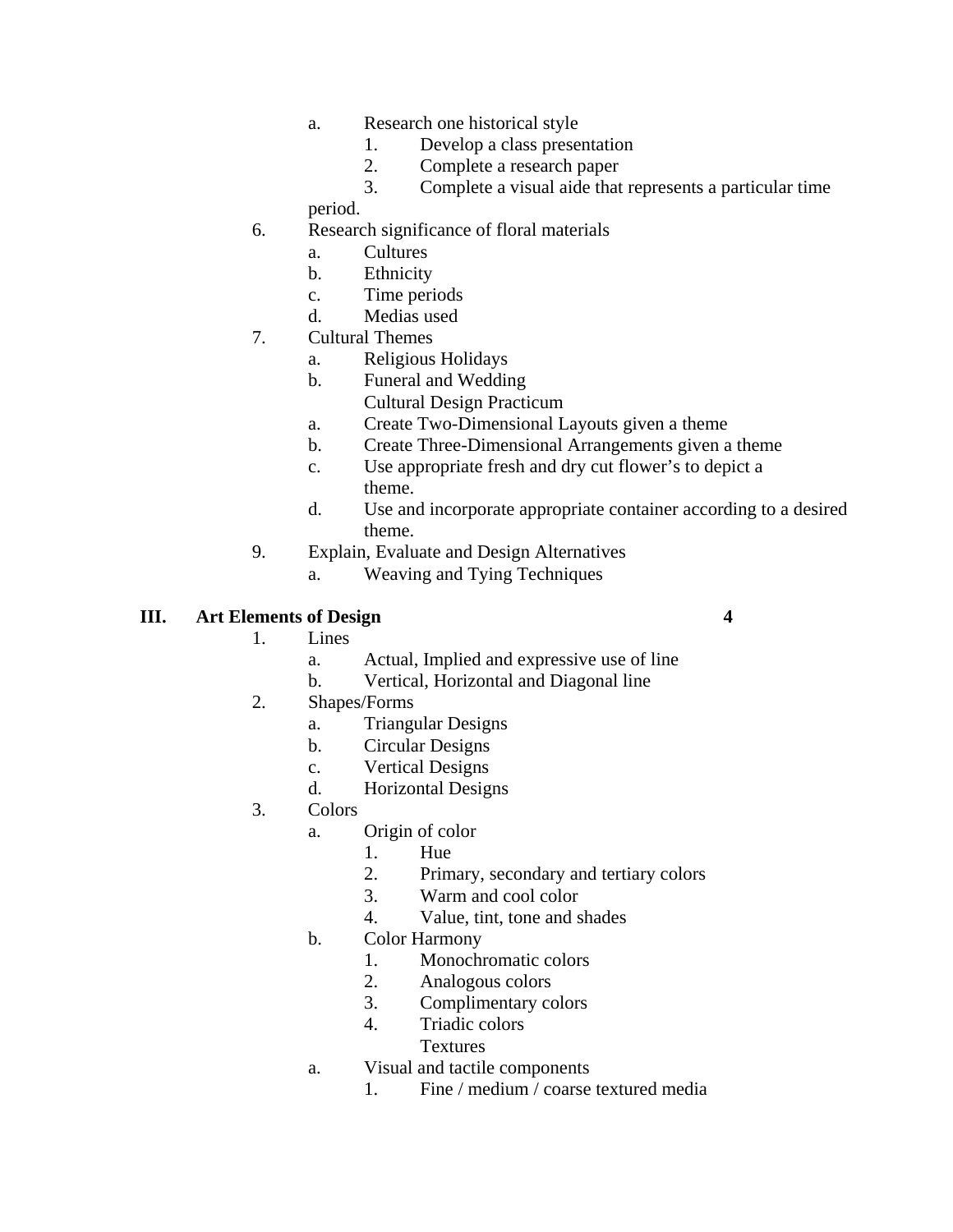- b. Container and Material components
- c. Flower and foliage media
- 5. Value
	- a. Light and dark change
- 6. Space and Depth
	- a. Space in two-dimensional and three-dimensional art
	- b. Space in our environment
	- c. Angling media
	- d. Overlapping media
	- e. Size and color of media

## **SECOND SEMESTER WEEKS**

## **I. Principles of Art Design 4**

- 1. Balance (Physical and Visual)
	- a. Symmetrical
	- b. Asymmetrical
	- d. Radial
	- e. Open
- 2. Proportion/Scale
	- a. Flowers to Materials
	- b. Flower to Flower
	- c. Flower to Foliage
	- d. Arrangement to Surroundings
	- e. Geometrical techniques
		- Emphasis
	- a. Focal Point
	- b. Emphasis
	- c. Location, size and pattern of media
	- d. Line Direction and directional facing
	- e. Framing and isolation
- 4. Rhythm
	- a. Repetition
	- b. Transition
	- c. Radiating line
	- d. Eye movement
- 5. Harmony and Unity
	- a. Color combinations
	- b. Placement
	- c. Proximity
	- d. Transition
- 6. Contrast
	- a. Color Schemes
	- b. Medias

## **II. Creative expression through applying artistic processes 10 and skills**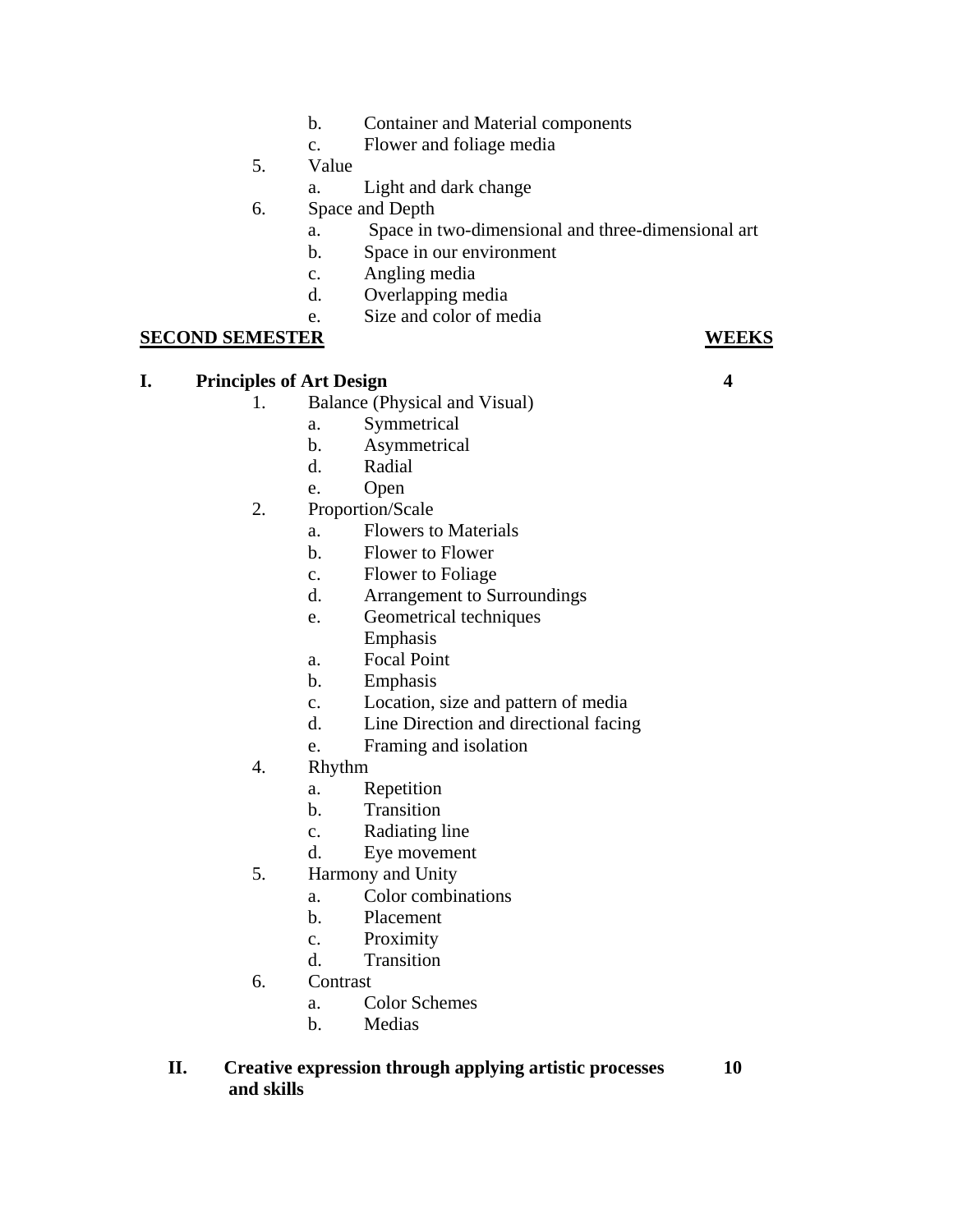## **to original works of Art**

- 1. Two-Dimensional Media
	- a. Basic drawing and layout
		- 1. Simple perspective drawing
		- 2. Sketching original art works
		- 3. Project layout
	- b. Painting
		- 1. Color Wheel
		- 2. Still Life
	- c. Mosaic
		- 1. Paper
		- 2. Tile
	- d. Printmaking
		- 1. Pressed Flowers
	- e. Photograph and Graphic Design
	- f. Computer Art
- 2. Three-Dimensional Sculptures
	- a. Flower and Foliage media
		- 1. Mass flower and foliage
		- 2. Filler flower and foliage
		- 3. Line flower and foliage
		- 4. Form flower and foliage
		- 5. Fresh flower and foliage
		- 6. Dry flower and foliage
		- 7. Artificial flowers and foliage
	- b. Mechanics, materials and media
		- 1. Introduction to proper care and proper usage of equipment and media
	- c. Artist styles and techniques
		- 1. Oriental style
			- a. Chinese style
				- b. Japanese style
					- 1. Ikebana
- a. Classic
	- b. Abstract
	- c. Naturalistic
- 1. Rikka
- 2. Shoka
- 3. Seika
	- 2. European style
		- a. Vertical
			- 1. Stylized vertical
		- b. Curricular
			- 1. Round
- 2. Oval
	- 3. Radiating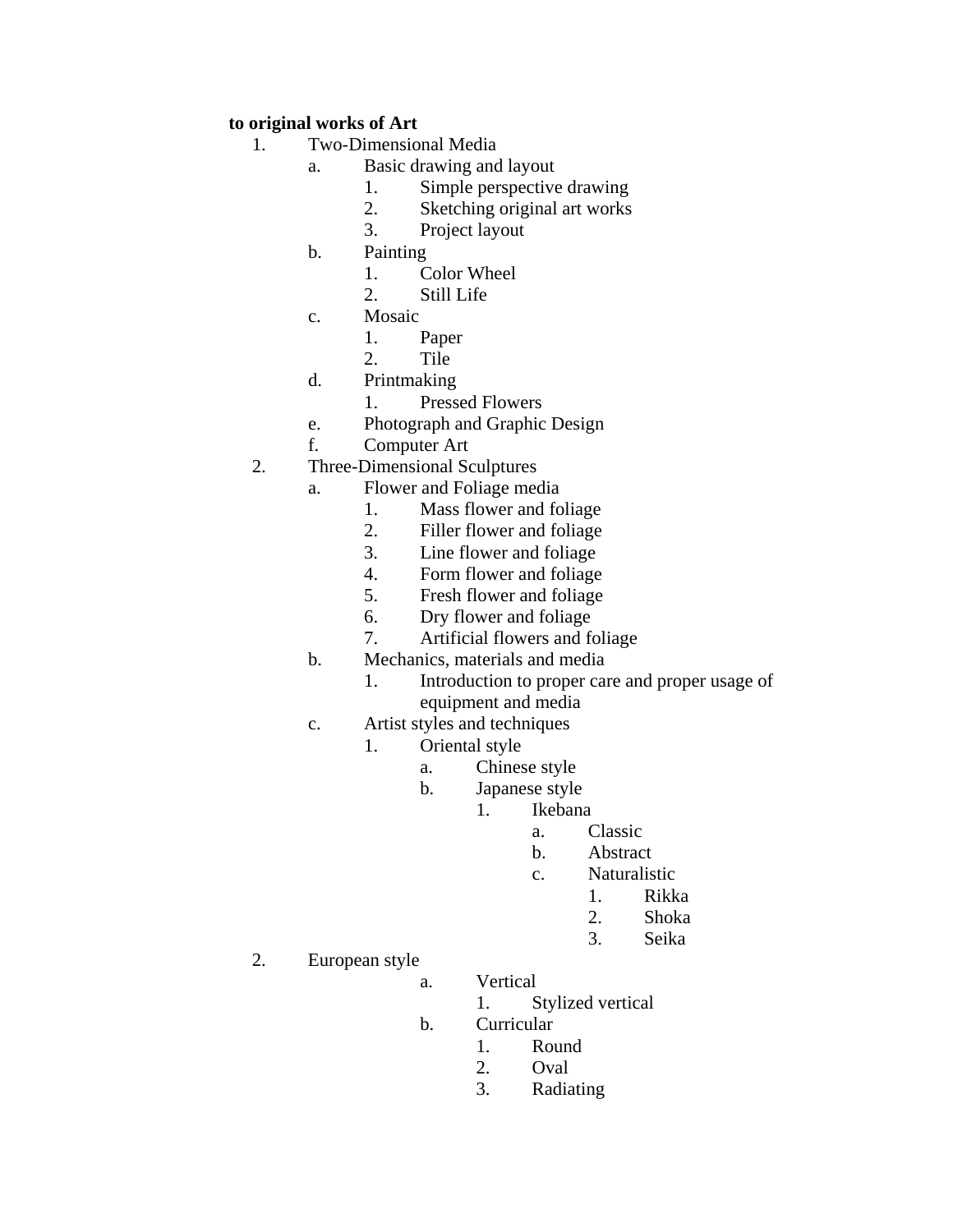- 4. Topiary
- 5. Crescent
- 6. Hogarth

## c. Triangular

- 1. Symmetrical
	- a. Isosceles
- b. Cone
	- c. Equilateral
	- 2. Asymmetrical
- a. Right
- b. Scalene
	- c. One-sided
	- d. Wear and carry
	- 3. Exhibition
		- a. Display of artwork and techniques

## **III. Aesthetic Valuing and making judgments on individual 4 works of Art**

- 1. Describe works in appropriate terms
- 2. Analyze art works in terms of art elements and design principles
- 3. Identify sensory qualities
- 4. Identify the style and period of Art viewed
- 5. Evaluate art elements and art principles used in others and own works of art
- 6. Assessment/Methods of Evaluation
	- a. Portfolio
		- 1. Two-dimensional drawings
		- 2. Three-dimensional sculptures
		- 3. Art Element and Principles Critiques
	- b. Cultural and Historical Research Paper
	- c. Student Critiques/Rubrics
	- d. Teacher Critique/Rubrics
	- e. Art Criticisms
	- f. Oral Presentation
	- g. Self-Evaluation
	- h. Verbal and Written Reflections

## **IV. Connections, Relationships and Applications and 2 applying what is learned to Visual Art**

- 1. Compare and contrast works of art to other discipline areas
- 2. Compare and contrast methods demonstrated in art careers
- 3. Visit a local art gallery/museum
- 4. Design an advertisement using art elements, principles, and techniques to display student work at an art exhibition.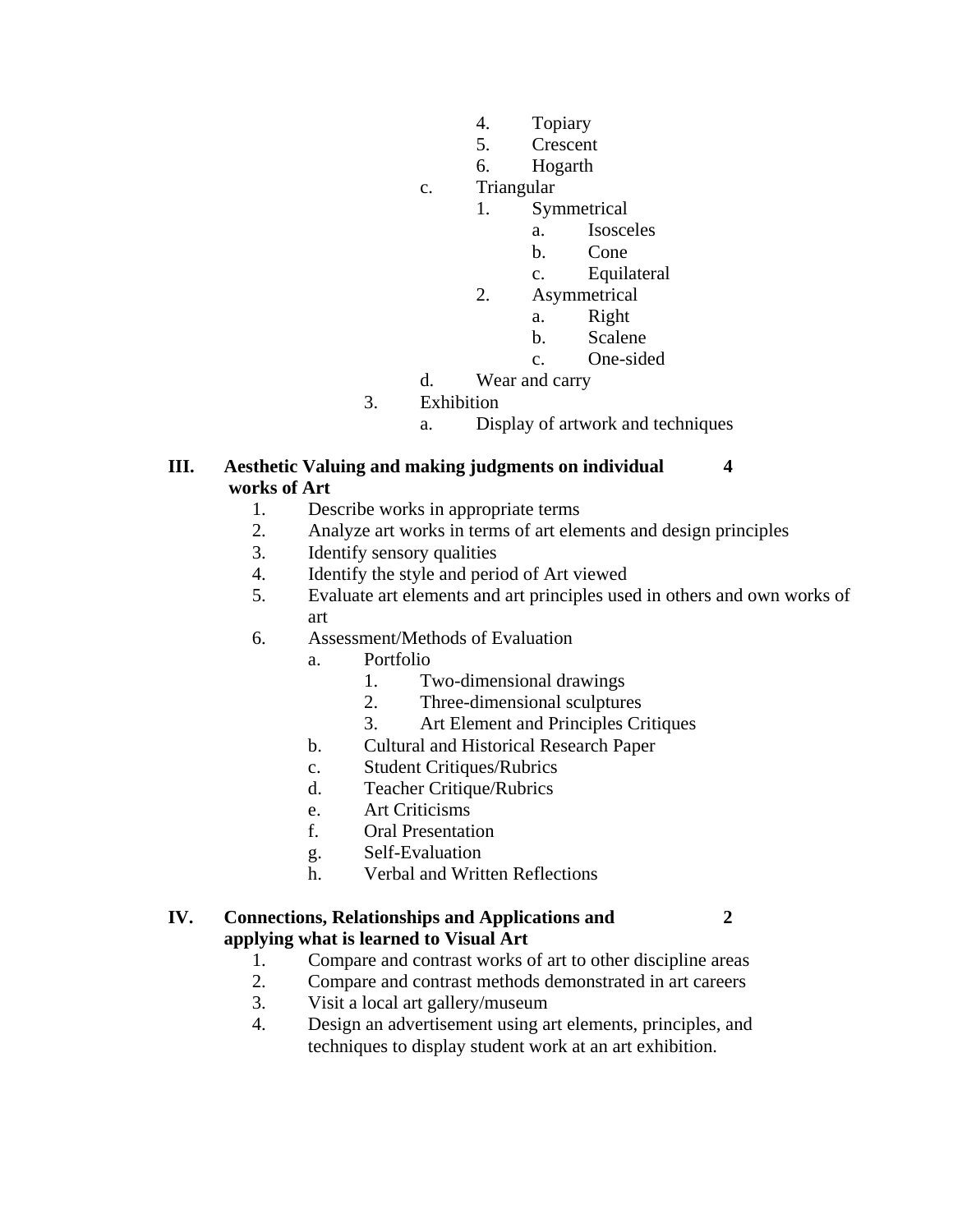5. Create a two-dimensional or three-dimensional design and incorporating elements and Principles as applied to a specific theme and culture.

## **DATE OF LAST CONTENT REVISION:** February 21, 2001

## **DATE OF CURRENT CONTENT REVISION: March 2006**

## **DATE OF BOARD APPROVAL: April 2006**

## **Addendum**

## **TEXTS & SUPPLEMENTAL INSTRUCTIONAL MATERIALS:**

The Art of Floral Design, Norah T. Hunter, Del Mar, USA, 2000 Bouquets Floral Arrangements of the Masters, Barrons, 1995 The Book of Flowers, Le Livre des Fleurs, 1997 Essential Impressionist, Parrgon Publishing Book, 2000 The Natural Way to Draw, Kimon Nicolaides California Department of Education Content Standards for Visual and Performing Arts

## **KEY ASSIGNMENTS:**

- A. Student Portfolio students will collect art works that featured floral arrangements or bouquets, identify the artist, time period and critique the art.
- B. Visitation to Art Museum students will visit an Art Museum and identify a specific artwork featuring flowers and sketch/draw that work.
- C. Floral exhibition at school and county fair
- D. Written and verbal tests on vocabulary, history, and floral art concepts.
- E. Supervised Floral Experience Project
- F. Term Paper on a specific aspect of floral art.
- G. Complete a Floral Arrangement for a Wedding and Funeral

## **INSTRUCTIONAL METHODS:**

- A. The following instructional methods will be used in teaching the course
	- 1. Direct Instruction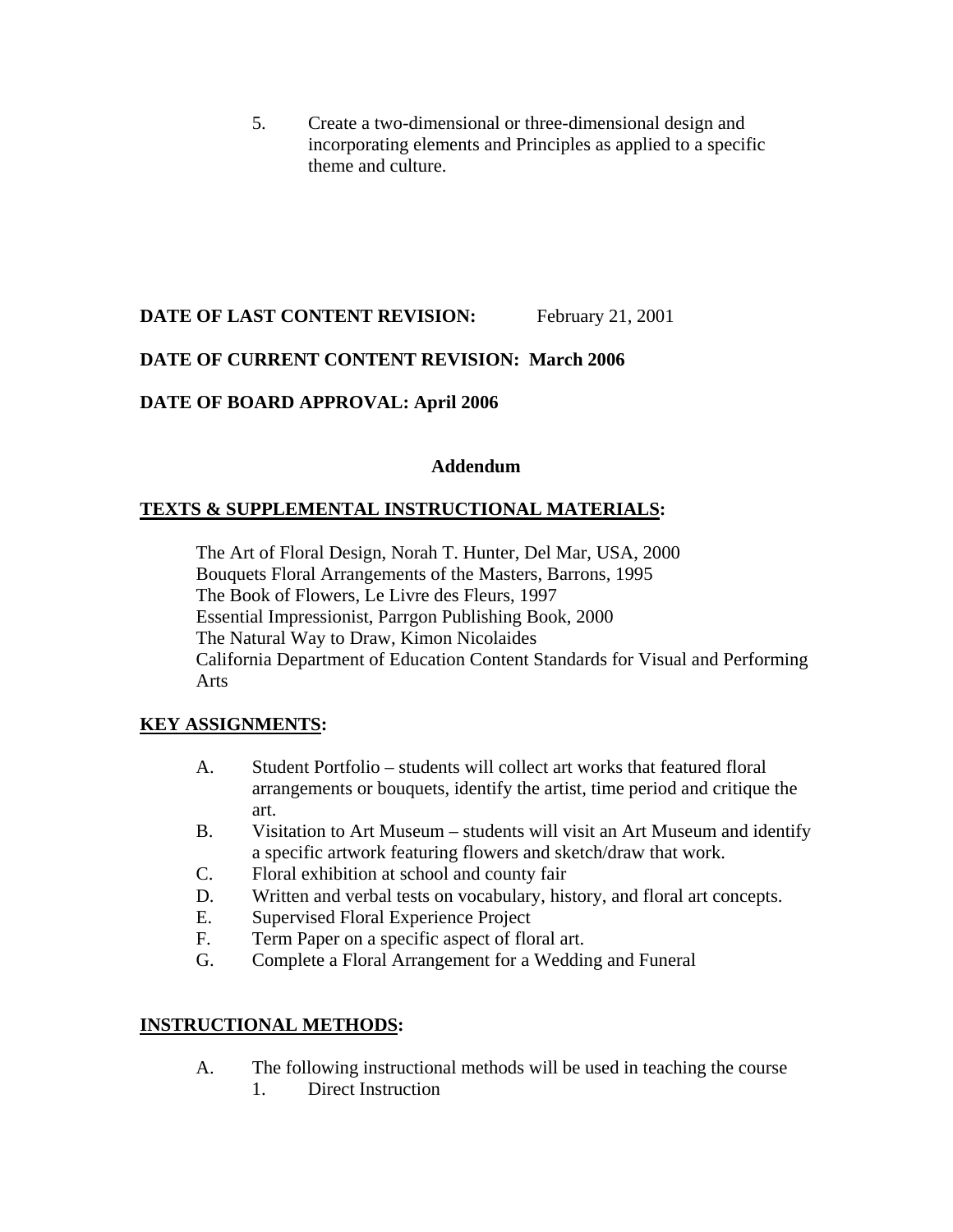- 2. Demonstrations
- 3. Project-based learning
- 4. Lecture
- 5. Cooperative learning
- 6. Reading assignments
- 7. Reading assignments
- 8. Video and CD-ROM lessons
- 9. Exhibitions of student are work
- 10. Peer and teacher evaluation
- 11. Interactive notebook
- 12. Portfolio
- 13. Class discussion

## **ASSESSMENT METHODS:**

- A. 40% of the grade will be based on classroom instruction, including: tests, quizzes, term paper, and homework assignments, participation
- B. 50% of the grade will be based on completing various floral design projects

outlined in the course outline. Students will be required to have an up-to-date portfolio at the end of the semester.

C. 10% of the grade will be based on their Supervised Floral Experience Project, record book and leadership activities.

## **THE CALIFORNIA CONTENT STANDARDS** (Teresa will insert

#### Fine Arts Standards

#### **ARTISTIC PERCEPTION**

- Develop Perceptual Skills and Visual Arts Vocabulary
	- o 1.1 Identify and use the principles of design to discuss, analyze, and write about visual aspects in the environment and in works of art, including their own.
	- o 1.2 Describe the principles of design as used in works of art, focusing on dominance and subordination.
- Analyze Art Elements and Principles of Design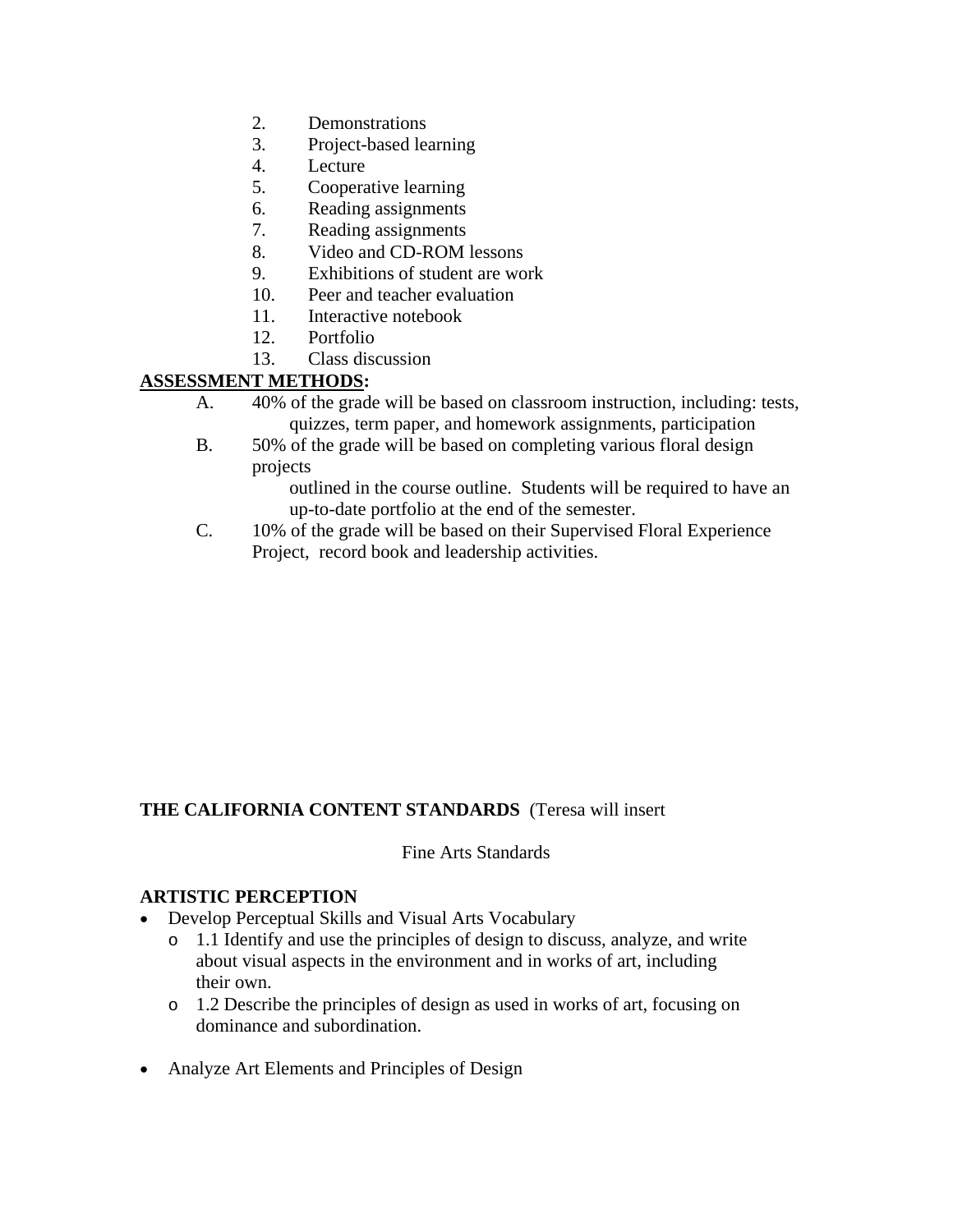- o 1.3 Research and analyze the work of an artist and write about the artist's distinctive style and its contribution to the meaning of the work.
- o 1.4 Analyze and describe how the composition of a work of art is affected by the use of a particular principle of design.
- Impact of Media Choice
	- o 1.5 Analyze the material used by a given artist and describe how its use influences the meaning of the work.
	- o 1.6 Compare and contrast similar styles of works of art done in electronic media with those done with materials traditionally used in the visual arts.

## **2.0 CREATIVE EXPRESSION**

- Skills, Processes, Materials, and Tools
	- o 2.1 Solve a visual arts problem that involves the effective use of the elements of art and the principles of design.
	- o 2.2 Prepare a portfolio of original two-and three-dimensional works of art that reflects refined craftsmanship and technical skills.
	- o 2.3 Develop and refine skill in the manipulation of digital imagery (either still or video).
	- o 2.4 Review and refine observational drawing skills.
- Communication and Expression Through Original Works of Art
	- o 2.5 Create an expressive composition, focusing on dominance and subordination.
	- o 2.6 Create two or three-dimensional work of art that addresses a social issue.

## **3.0 HISTORICAL AND CULTURAL CONTEXT**

- Role and Development of the Visual Arts
	- o 3.1 Identify similarities and differences in the purposes of art created in selected cultures.
	- o 3.2 Identify and describe the role and influence of new technologies on contemporary works of art.
- Diversity of the Visual Arts
	- o 3.3 Identify and describe trends in the visual arts and discuss how the issues of time, place, and cultural influence are reflected in selected works of art.
	- o 3.4 Discuss the purposes of art in selected contemporary cultures.

## **4.0 AESTHETIC VALUING**

• Derive Meaning